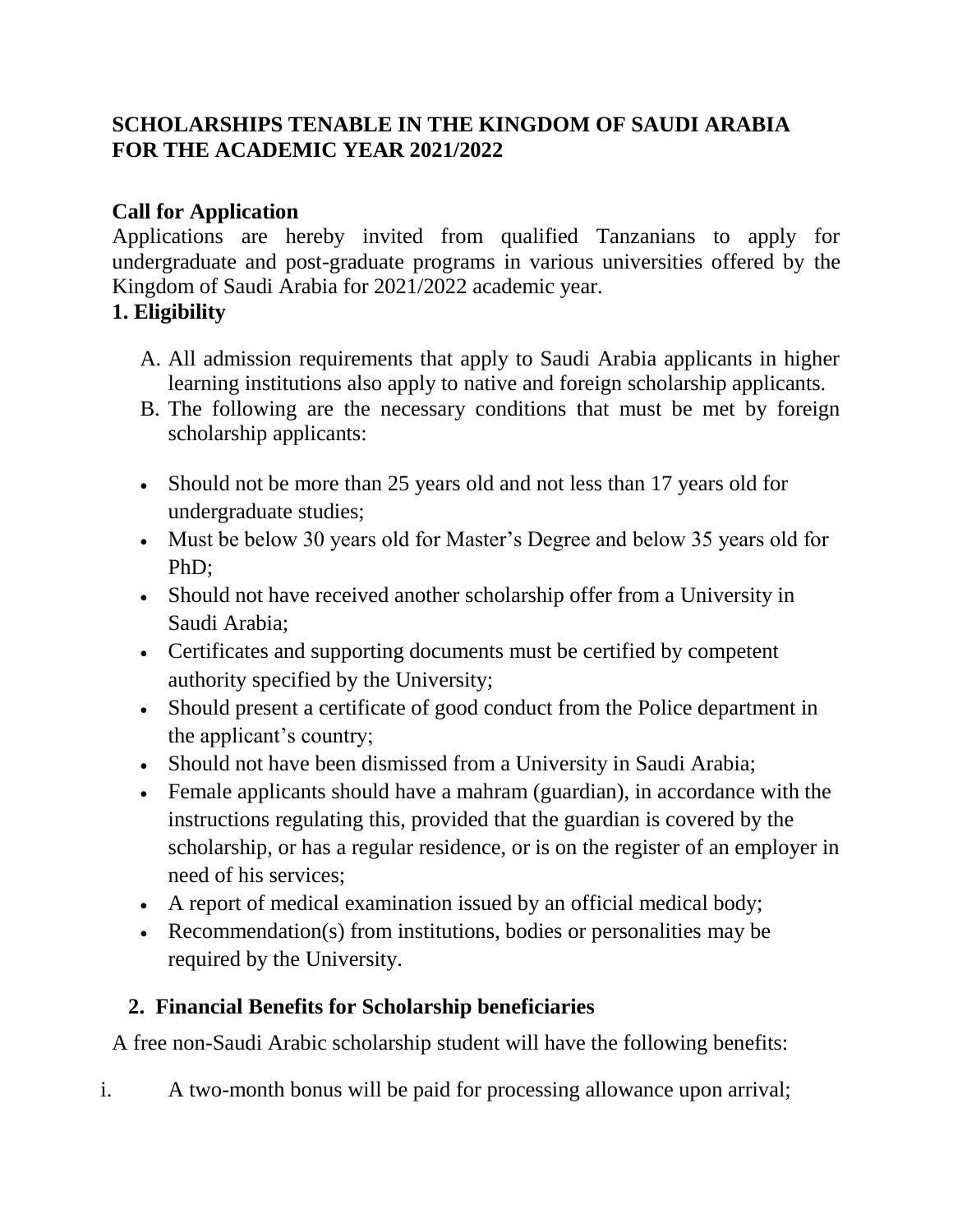- ii. Health care will be provided for the beneficiary and his/her family members (if they were brought in to reside with him/her);
- iii. A three-month reward for graduation allowance will be paid for shipping books;
- iv. Air travel tickets will be paid as stipulated in the financial regulations of the University;
- v. Will be provided with adequate accommodation as well as scientific, social, cultural and training care;
- vi. The University will ensure his/her meals; and
- vii. Will enjoy advantages that his/her fellow students receive at the selected University.

# **3. List of Saudi Arabia Public Universities and their websites**

The following are the Universities eligible for the scholarship programme.

| S/N | <b>University</b>                                        | <b>Electronic Link</b>    |
|-----|----------------------------------------------------------|---------------------------|
| 1.  | <b>Umm Al-Qura University</b>                            | http://uqu.edu.sa         |
| 2.  | Islamic University of Madinah                            | http://www.iu.edu.sa      |
| 3.  | <b>Imam Muhammad Ibn Saud Islamic</b><br>University      | http://www.imamu.edu.sa   |
| 4.  | King Abdulaziz University                                | http://www.kau.edu.sa     |
| 5.  | <b>King Saud University</b>                              | http://ksu.edu.sa         |
| 6.  | <b>King Faisal University</b>                            | http://www.kfu.edu.sa     |
| 7.  | King Khalid University                                   | http://www.kku.edu.sa     |
| 8.  | King Fahd University of Petroleum and<br><b>Minerals</b> | http://www.kfupm.edu.sa   |
| 9.  | <b>Qassim University</b>                                 | http://www.qu.edu.sa      |
| 10. | <b>Taibah University</b>                                 | http://www.taibahu.edu.sa |
| 11. | <b>Taif University</b>                                   | http://www.tu.edu.sa      |
| 12. | Princess Nourah Bint Abdul Rahman<br>University          | http://www.pnu.edu.sa     |
| 13. | University of Hail                                       | http://www.uoh.edu.sa     |
| 14. | University of Tabuk                                      | http://www.ut.edu.sa      |
| 15. | Najran University                                        | http://www.nu.edu.sa      |
| 16. | Jazan University                                         | http://www.jazanu.edu.sa  |
| 17. | Albaha University                                        | http://portal.bu.edu.sa   |
| 18. | Imam Abdulrahman Bin Faisal<br>University                | http://www.iau.edu.sa     |
| 19. | Prince Sattam Bin Abdulaziz University                   | http://www.psau.edu.sa    |